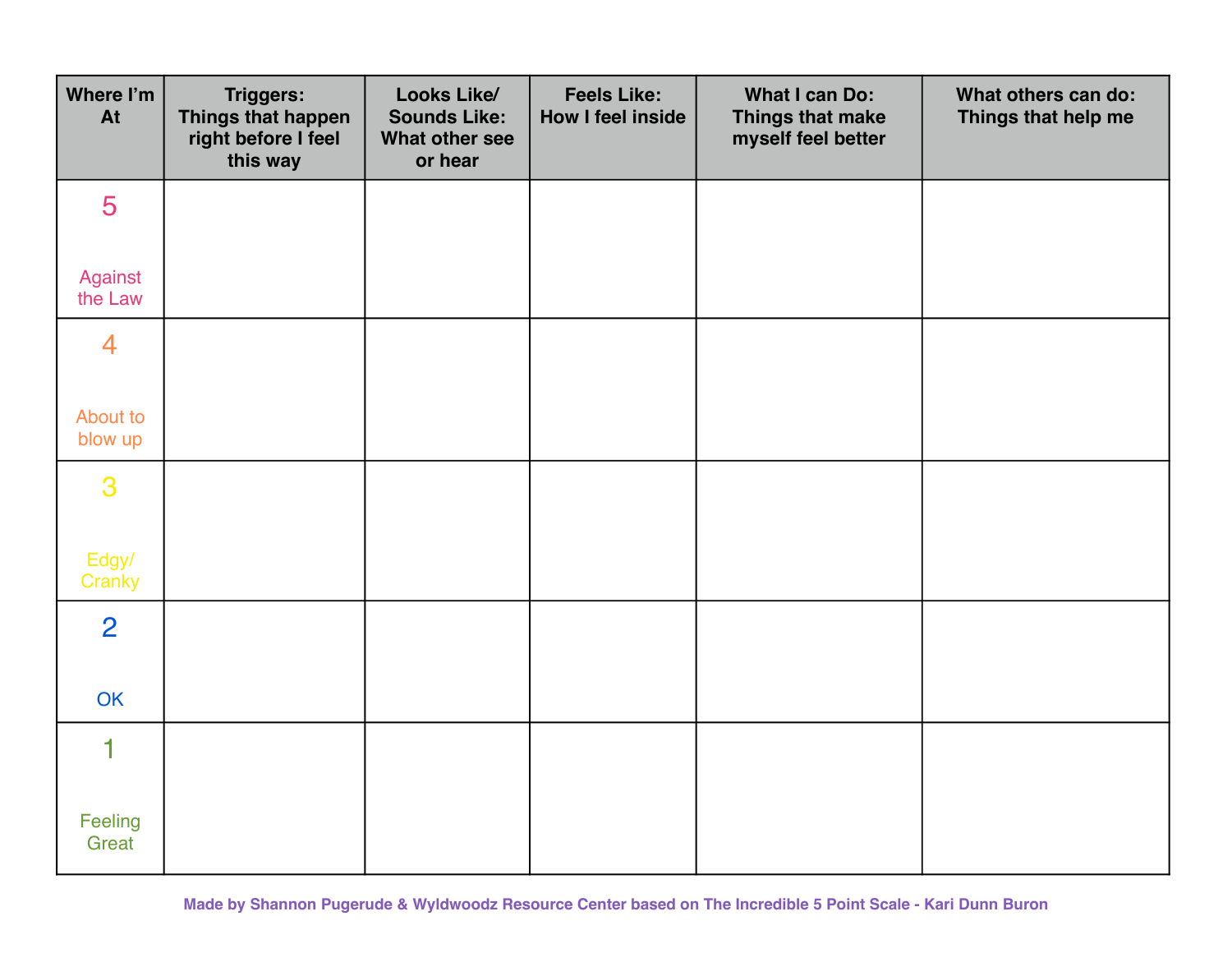## 5 point scale and Self Regulation:

- A "5 point scale" is a self regulation tool that can help youth identify their "triggers", feelings and needs. It helps individuals begin to notice how they're feeling and thus regulate to a less stressed state by using "tools", or things that help them feel better. **Behaviors are a form of communication that help is needed, our job is to find out what.**
- "Triggers" are things that increase our stress level. We all have them, I am sure you can identify most of yours easily or at least after you have a problem you can figure out why it happened. I know there are things for me that can get me off on the wrong foot and affect me by making it hard to do my best (not sleeping well, waking up late, cranky children, extra work I hand't planned on, forgetting to eat breakfast etc...). As an adult I am so lucky, I can tell my boss, I had a rough morning, I know I'm not at my best today and they will cut me some slack, or even offer me support in a caring and empathetic way. They might say take a little time for yourself to get ready for the day, offer food, give extra time, or even suggest a day of rest.
- Unfortunately, we don't often offer kids the same kind of support when we notice negative behaviors as this is seen as a "reward". But, remember, negative behavior is purely communication when people are not being heard. Thus, kids don't often have the ability to get what they need, we ask them to push on and expect high achievement every moment, we don't allow bathroom breaks, or drinks of water, extra time to rest or even to share what's going on. We forget that due to home circumstances many kids are probably always at a "3" on their scale, 1 is something that rarely happens for them due to domestic issues, or special needs they struggle with every day. Things that we think are fun, like class parties are just one more trigger on top of a long list they come in with every day. And then we wonder why they rent' having fun, why they shut down or are disruptive in class.
- It's absolutely time to start supporting kids every moment we can. Every time we forget to say, "It looks like you are having a really hard day. Is there something you need?" and instead say things like, "they just don't want to be good learners", or they are "being defiant on purpose" and send kids away we give them the opportunity to increase their negative behavior until someone finally gets their needs met. Sometimes kids really do need out of a classroom. The more opportunities they have to be truly heard and understood, the more chances we are giving them to ask for what they need in a way that is acceptable in our society. So... If you know a kids "triggers" you can better understand where they are at on any given day and thus help EVERYONE to have a good day by listening to their needs. Give a kid a break, or let them go to the bathroom, get a drink, or other things they have identified that can help, 5 minutes, hours or a day or 2 now now could save you and your entire class hours, days, weeks or months later.